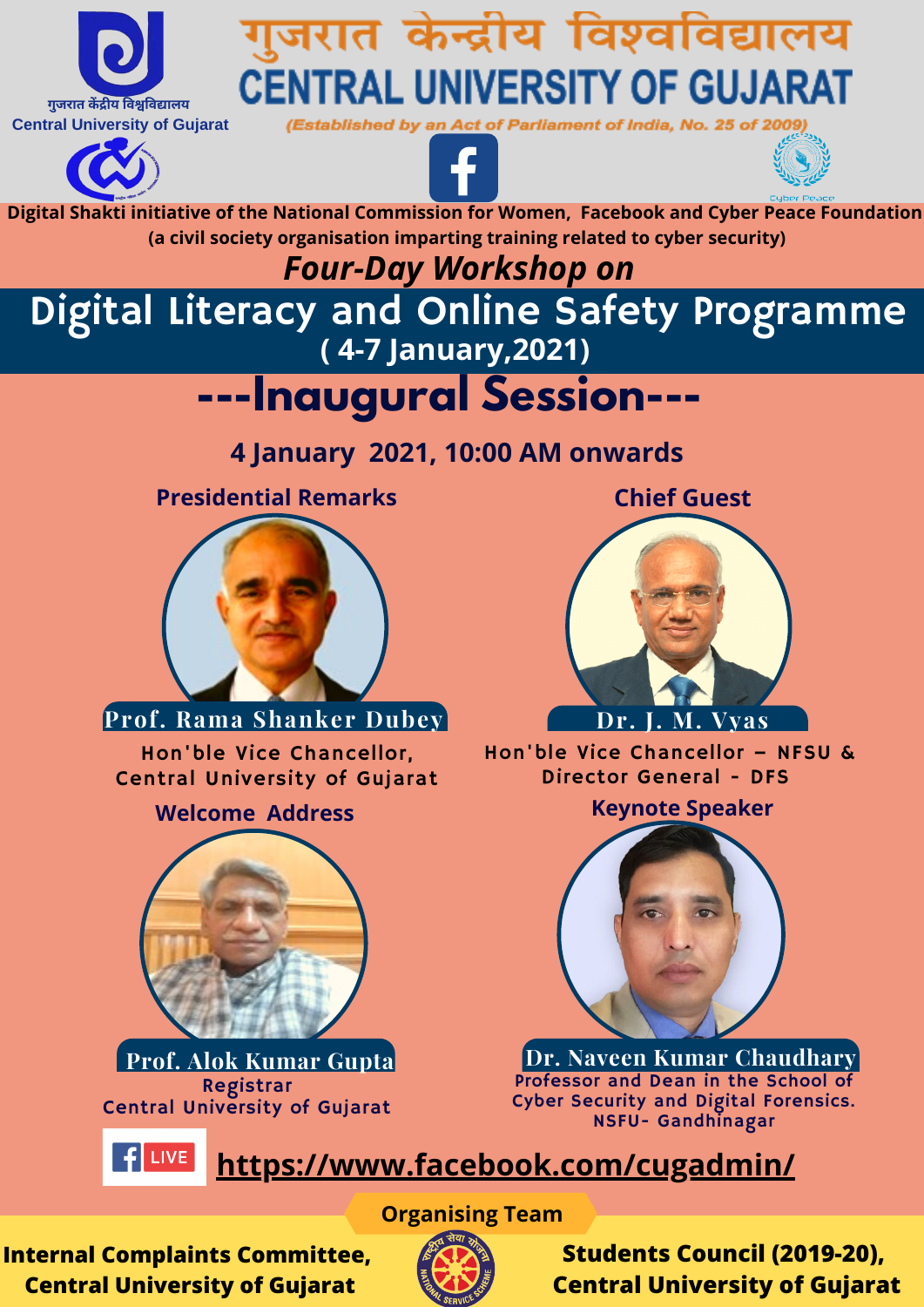- **Creating safe online spaces**
- **Sympathy and empathy Safe downloading**
- **Malware and risks**
- **Fake and impersonated profiles**
- **Reporting on platforms**
- **Building Resilience** D**ate: Jan 5, 2021 (10:00 AM onwards) Mumbai, Kolkata, New Delhi**

 **Day 2 Module 02 Topic: Responsible Online Behaviour**

**Please click the link below to join the webinar: <https://us02web.zoom.us/j/81492498872> Passcode: 808493**

## **Day 3**

- **Topic: Misinformation**
- **Understanding fake news**
- **Examples of fake news**
- **How to identify fake news**
- **Verifying photos and videos**
- **Building Resilience**

#### **Module 3**

**Date: Jan 6, 2021 (10:00 AM onwards) Mumbai, Kolkata, New Delhi**

**Please click the link below to join the webinar: <https://us02web.zoom.us/j/87815670130> Passcode: 371185**

- **Cybercrime in India**
- **Relevant Provisions**
- **Levels of reporting**
- **In-platform -**
- **Helpline**
- **Building Resilience**
- **Approaching Law enforcement Date: Jan 7, 2021 (10:00 AM onwards) Mumbai, Kolkata, New Delhi**

### **Day 4 Module 4**

### **Topic: Cybercrime and Redressal**

**Please click the link below to join the webinar: <https://us02web.zoom.us/j/87845130472> Passcode: 378416**

- **Understanding Data and Digital Footprint**
- **Responsible Online Behaviour**
- **Misinformation**
- **Cybercrime and Redressal**

## **Workshop will focus on the following areas:**

 **Day 1**

- **Topic :Understanding Data and Digital Footprint**
- **Internet and its working**
- **Internet Usage in India**
- **Digital Footprint**
- **Privacy and Safety Settings**
- **Content Takedown**
- **Building Resilience**

#### **Module 01**

**Date: Jan 4, 2021 (11:00 AM onwards) Mumbai, Kolkata, New Delhi**

**Please click the link below to join the webinar: <https://us02web.zoom.us/j/86918375535> Passcode: 654297**

**With renewed energy and enthusiasm, we hope we are able to reach out to many more people through our initiative and empower every girl and woman in India by building resilience and through empowering conversations on online safety.**